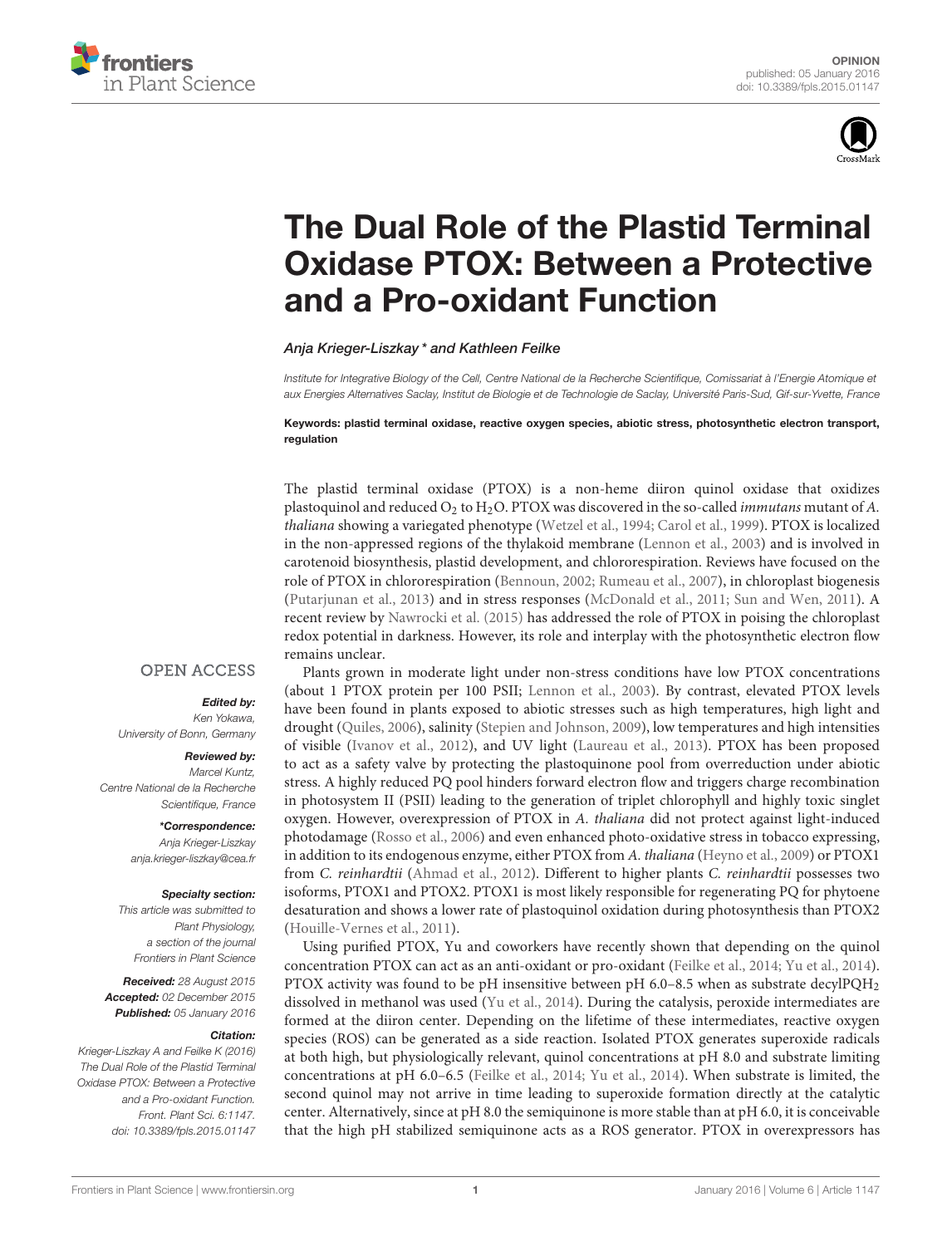

<span id="page-1-0"></span>also been found to generate superoxide in the light [\(Heyno et al.,](#page-2-14) [2009\)](#page-2-14).

By oxidizing plastoquinol PTOX reduces the number of electrons available for photosynthetic electron flow. It is generally accepted that PTOX has low activity compared to photosynthetic electron flow. The maximum rate of PTOX was reported to be 5 e<sup>−</sup> s <sup>−</sup><sup>1</sup> PSII−<sup>1</sup> for PTOX2 in C. reinhardtii and 0.3 e<sup>−</sup> s<sup>-1</sup> PSII<sup>-1</sup> in tomato while the maximal rate of photosynthesis is approximately 150  $e^-$  s<sup>-1</sup> PSII<sup>-1</sup> [\(Nawrocki et al., 2015\)](#page-2-8). However in plants exposed to stress, PTOX activity can account for 30% of the PSII activity [\(Stepien and Johnson, 2009\)](#page-2-10). The in vitro enzyme activity of PTOX is high when substrate concentrations are saturating (up to 19.01  $\pm$  1.1 µmol O<sub>2</sub> mg protein−<sup>1</sup> min−<sup>1</sup> ; [Yu et al., 2014\)](#page-2-18). This corresponds to a turnover rate of 320 e<sup>−</sup> s <sup>−</sup><sup>1</sup> PTOX−<sup>1</sup> at 35◦C, the optimum temperature for PTOX from rice. The discrepancy between the reported PTOX activities in planta and the  $V_{max}$  measured with the purified protein points to a mechanism that allows the regulation of PTOX activity depending on the reduction state of the electron transport chain.

Since PTOX can compete with linear and cyclic electron flow [\(Feilke et al., 2015\)](#page-2-19) and consequently lowers NADPH, ATP production and  $CO<sub>2</sub>$  fixation and potentially generates ROS, its activity must be tightly controlled. High activity is beneficial for the plant to protect the photosynthetic apparatus against photoinhibition when the electron transport chain is in a highly reduced state as it is the case under abiotic stress when the stomata are closed due to water stress or when  $CO<sub>2</sub>$  fixation is limited by unfavorable temperatures. However, high PTOX activity is detrimental to high photosynthetic activity when light and  $CO<sub>2</sub>$  are not limiting.

These observations have led us to postulate the following hypothesis (**[Figure 1](#page-1-0)**) that explains the discrepancies in the literature about the safety valve function of PTOX. When stromal pH is alkaline (in high light), PTOX may become associated with the membrane giving it access to its substrate, lipophilic plastoquinol, leading to efficient oxidation of the quinol and reduction of  $O_2$  to  $H_2O$ . By contrast when stroma pH becomes less alkaline (under non-saturating light conditions) PTOX may be soluble. Soluble PTOX cannot access its substrate plastoquinol that is located in the thylakoid membrane and the enzyme is effectively inactive. Activity of carotenoid biosynthesis enzymes may be regulated in a similar manner. Phytoene desaturase, which catalyzes the reaction of lipophilic phytoene to ζ-carotene, is found in the stroma both as a tetrameric membrane-bound form which has access to substrate and a soluble multioligomeric form in the stroma that does not [\(Gemmecker et al.,](#page-2-20) [2015\)](#page-2-20). Another example of an enzyme known to associate with the membrane in a pH-dependent manner is the violaxanthin de-epoxidase [\(Hager and Holocher, 1994\)](#page-2-21). This enzyme associates with the thylakoid membrane when the luminal pH decreases.

The model of pH-dependent regulation of PTOX activity by membrane association allows us to rationalize how PTOX could act as a safety valve under conditions of stress such as drought, high light and extreme temperatures when the stomata are closed and the  $CO<sub>2</sub>$  assimilation rate is low and the stromal pH is alkaline. Its dissociation from the membrane at less alkaline pH would hinder its competition with the photosynthetic electron chain for its substrate plastoquinol. Chlororespiration in the dark requires membrane associated PTOX. In our model, this can only take place when a proton gradient is created in the dark by hydrolysis of ATP that is either present in the chloroplast or delivered to the chloroplast from mitochondria. Additionally, when the plastoquinone pool is highly reduced, PTOX can generate superoxide, a potential signaling mechanism that causes the expression levels of responsive genes to change allowing the plant to acclimate to changes in its environment.

## ACKNOWLEDGMENTS

We thank S. Un, CEA Saclay, for critical reading of the manuscript. We thank the CNRS and University Paris-Sud for financial support.